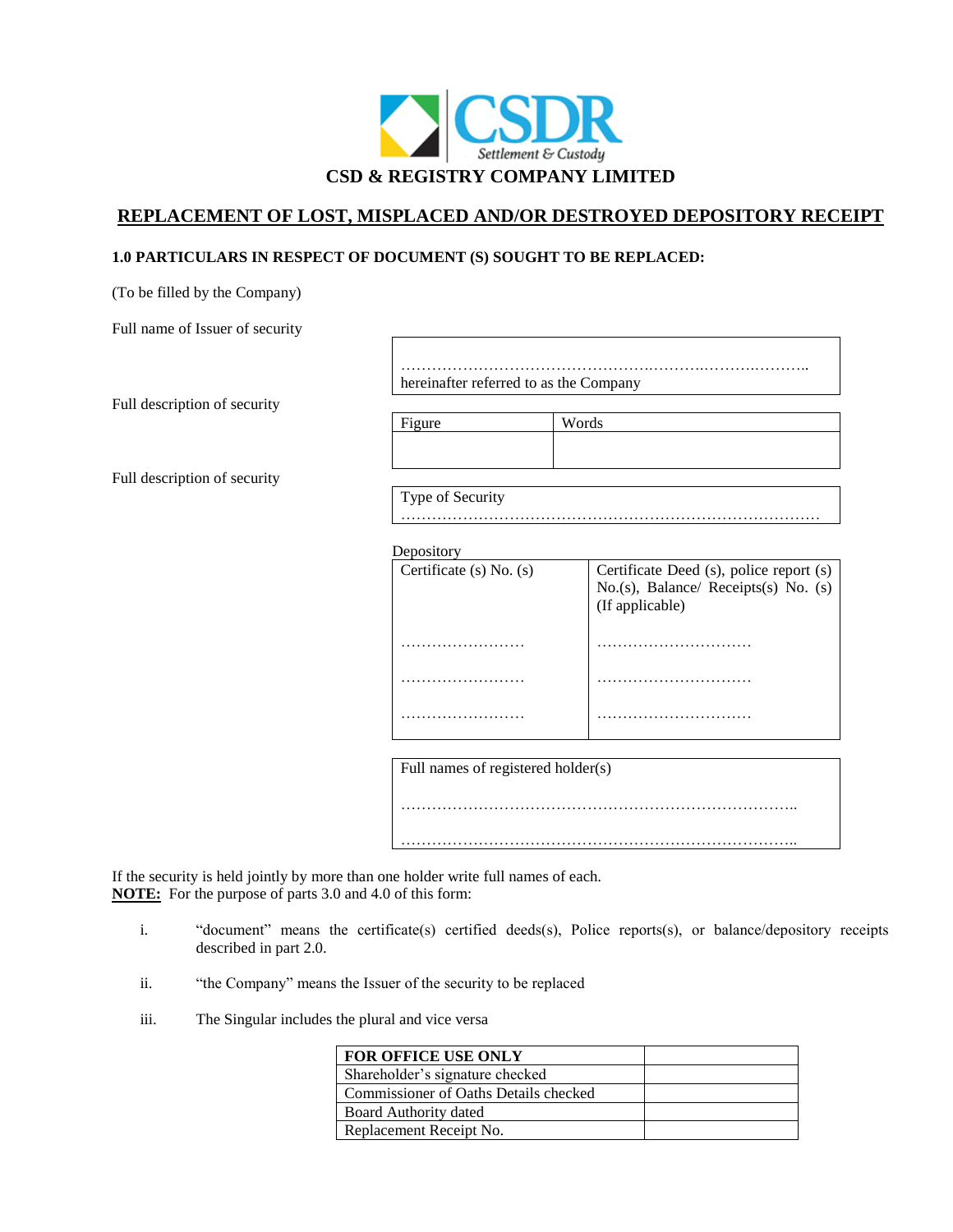#### **2.0 INDEMNITY**

| (To be read with Part 1.0)                                                    |
|-------------------------------------------------------------------------------|
| To be completed by person(s) for issue of a replacement document              |
| To the Board of Directors,                                                    |
| Whereas the documents/s, has/have been misplaced, lost, destroyed or stolen;  |
| I, the undersigned;                                                           |
|                                                                               |
|                                                                               |
|                                                                               |
| (If acting in representative capacity for applicant indicate capacity)        |
|                                                                               |
|                                                                               |
| (Give full name and address of applicant and furnish evidence of appointment) |
|                                                                               |
|                                                                               |

(Hereinafter referred to as the applicant)

- i. hereby make application for the issue of a replacement for the document and in consideration of your issuing such a replacement undertake and agree to deliver the document to you should it ever come into my possession and agree to hold the Company, its Directors/Members, Secretary/Officers and Employees and its Transfer Secretaries (hereinafter collectively referred to as the indemnified) harmless and indemnified against any loss, liability, damages, claim, charge, expenses or cost (including legal costs on an attorney and client basis) which may be incurred or sustained by those indemnified by reasons of the issue of the aforementioned replacement or/as a result of the securities evidenced by the document being inadvertently transferred to any other person at any time.
- ii. Do solemnly and sincere declare that;
	- a) the document has not been found despite all reasonable efforts to do so;
	- b) the securities evidenced by the document have not been assigned, pledged or encumbered in any way and I am/the applicant is absolutely and beneficially entitled thereto free from all encumbrances.